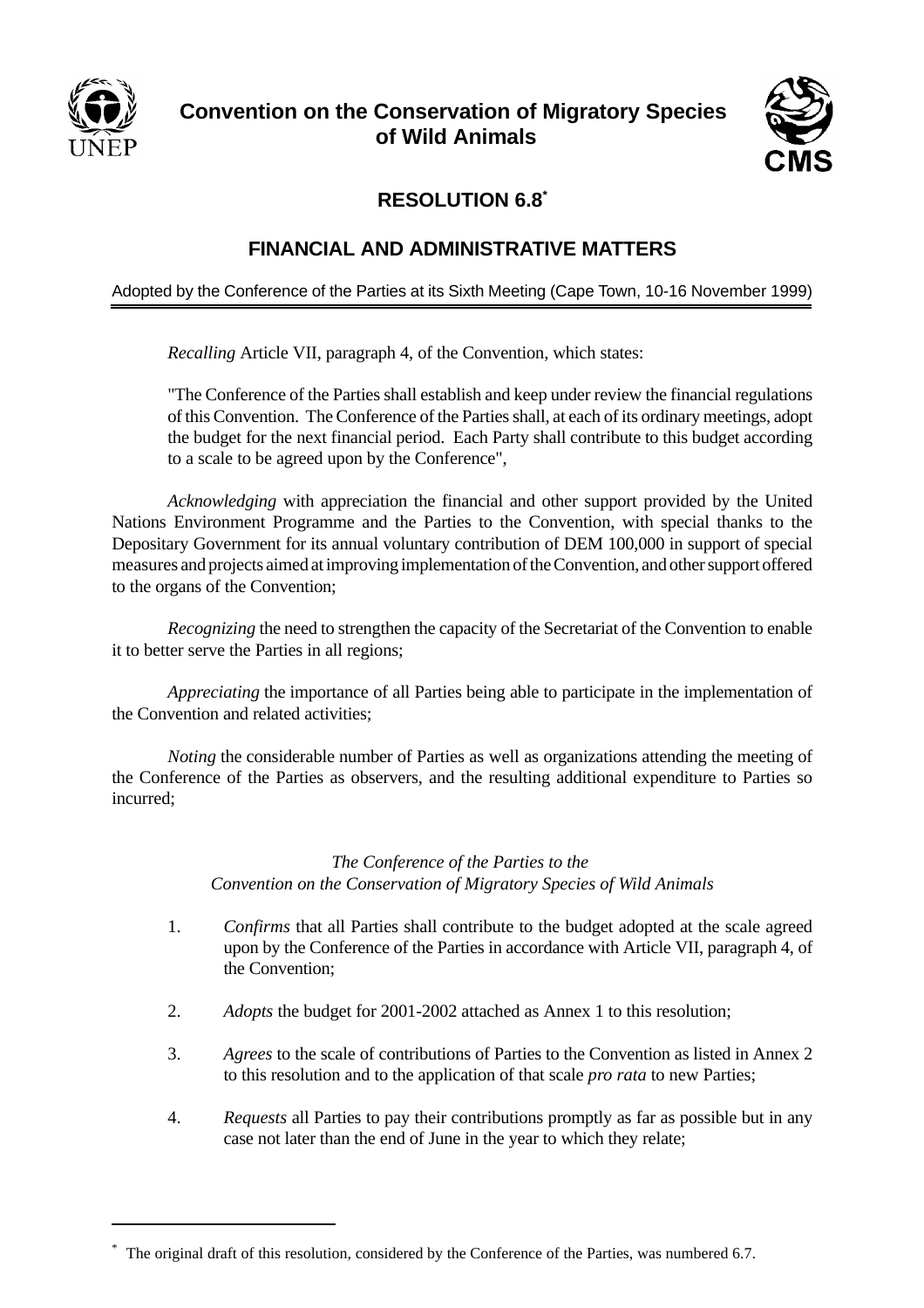- 5. *Takes note* of the medium-term plan for 2001-2005 attached as Annex 3 to this resolution and of the priorities outlined in the Strategic Plan annexed to Resolution 6.4;
- 6. *Instructs* the Standing Committee, assisted by the Scientific Council, to prioritize the list of all project proposals (arising from the Information Management Plan, conservation measures, and other subcontracts) to be funded from the Trust Fund for the period 2001 - 2002;
- 7. *Invites* Parties to consider the feasibility of providing technical experts to the Secretariat to increase its technical capacity in accordance with the United Nations rules and regulations and to agree on providing modest funding within the approved CMS budget to cover the difference in cost and applicable UNEP overhead charges for such staff;
- 8. *Urges* all Parties to make voluntary contributions to the Trust Fund to support requests from developing countries and countries with economies in transition to participate in and implement the Convention throughout the biennium;
- 9. *Invites* States not Parties to the Convention, governmental, intergovernmental and nongovernmental organizations and other sources to consider contributing to the Trust Fund referred to below or to special activities;
- 10. *Welcomes* the assurance given to the CMS Standing Committee by Executive Director of UNEP to consider favourably its request to transfer funding of a G-6 Finance Assistant post from the CMS Trust Fund to UNEP programme support costs once the level of programme support income from CMS is sufficient to cover the administrative cost of providing services to CMS;
- 11. *Takes note* of document UNEP/CMS/Conf. 6.13.1 and expresses its concern over the outstanding unpaid pledges to the CMS Trust Fund and urges the Governments concerned to pay their contributions in a timely manner;
- 12. *Approves*the writing off of unpaid pledges of 4 years and older, in line with the United Nations System of Accounting standards related to the writing off of pledges;
- 13. *Agrees*, taking into account the decision to write off outstanding pledges of 4 years and older, to allow non-paying Parties to exercise their voting right at this session, but at the same time serves notice to Parties with contributions in arrears that the rule 14 (2) on withholding of voting rights will be strictly adhered to at the seventh Meeting of the Conference of the Parties;
- 14. *Approves* the establishment or upgrading of the following posts, subject to the classification of the posts by the United Nations:

P4: Agreement (Development and Servicing) Officer P4: Information and Capacity building Officer (upgrade of existing P3 post) G4: Assistant (to the Agreement Officer)

15. *Notes* that for administrative purposes, the following post are subject to reclassification during the 2001-2002 biennium:

G5 to G6: Finance Assistant G5 to G6: Personal Assistant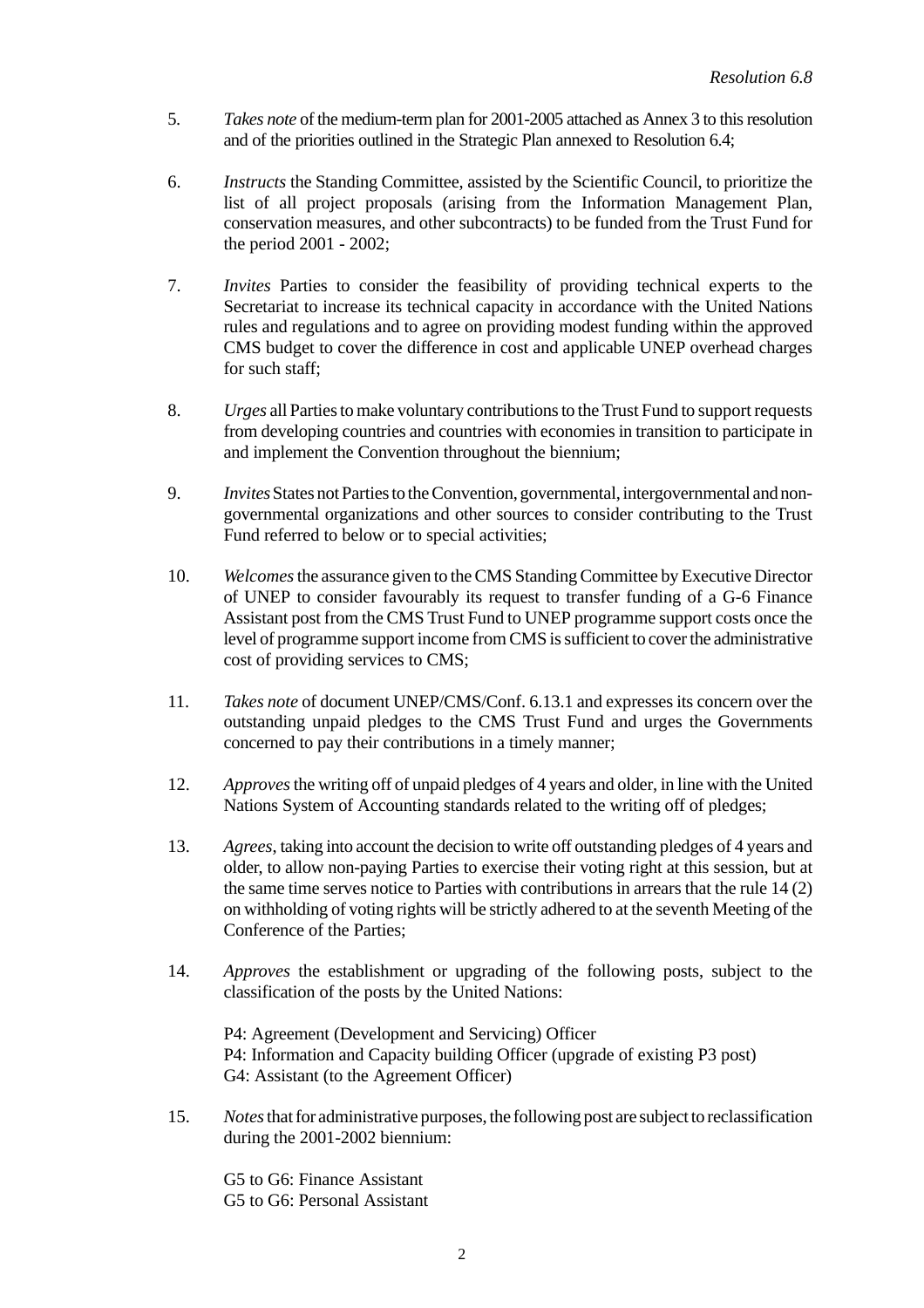- 16. *Agrees* to establish, in line with the United Nations procedures (ST/AI/284 of 1 March 1982), related to the establishment of an operational reserve for the CMS Trust Fund, a reserve of USD 700,000 to be maintained during the implementation of Trust Fund activities to cover shortfalls and to meet the final expenditures under the Trust Fund, including any liquidating liabilities;
- 17. *Requests* the Executive Director of UNEP to extend the duration of the Trust Fund to 31 December 2002; and
- 18. *Approves* the terms of reference for the administration of the Trust Fund as set out in Annex 4 to the present resolution, for the period 2001-2002.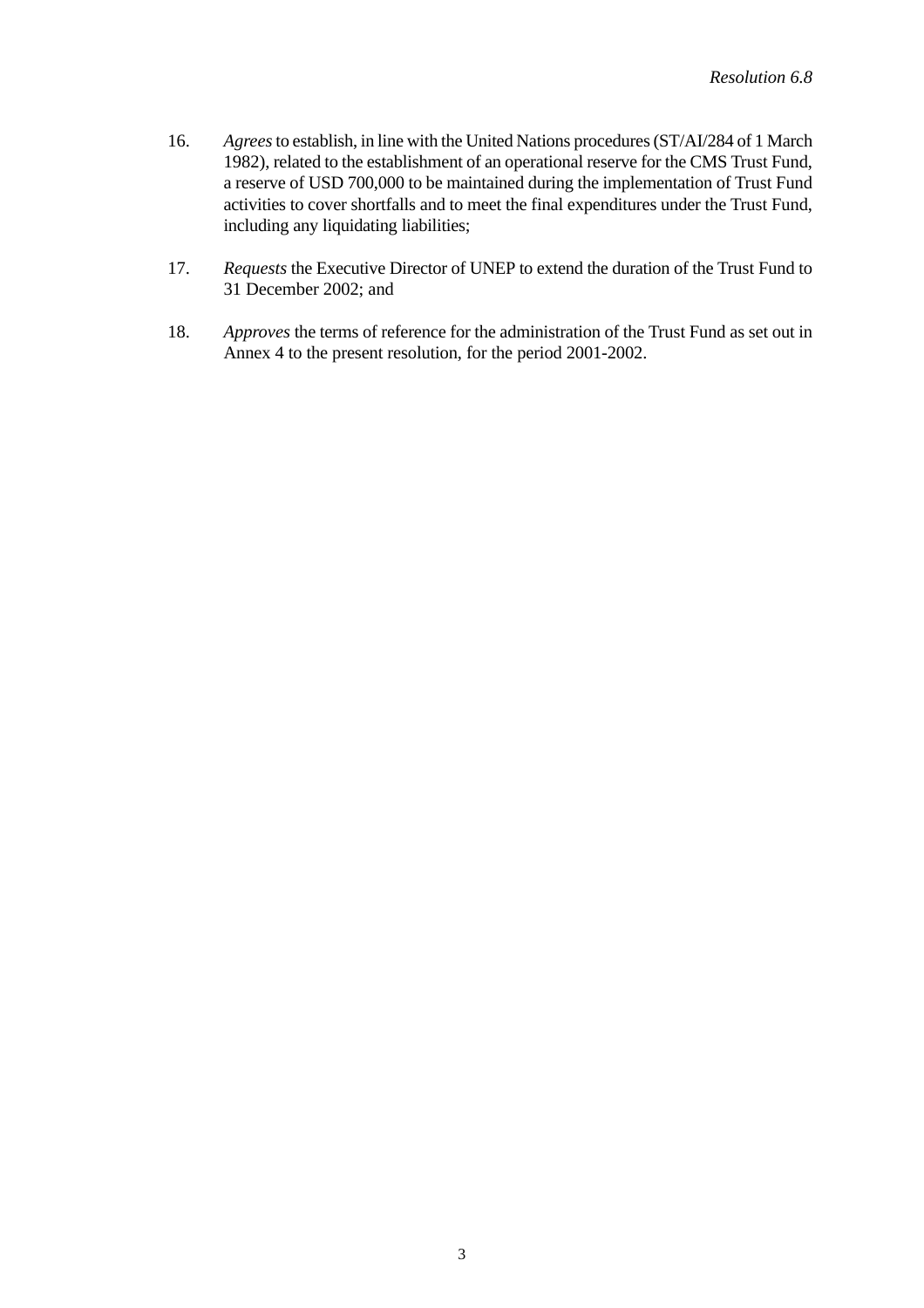| line | <b>Budget Description</b>                                 | 2001               | 2002        | Total       |
|------|-----------------------------------------------------------|--------------------|-------------|-------------|
|      | <b>Executive Direction and Management</b>                 |                    |             |             |
| 1100 | Professional staff                                        |                    |             |             |
|      | 1 D1, 1 P5                                                | 234,000            | 238,000     | 472,000     |
| 1300 | General Service staff                                     |                    |             |             |
|      | 1 G6, 1 G4                                                | 99,000             | 101,000     | 200,000     |
|      | Subtotal                                                  | 333,000            | 339,000     | 672,000     |
|      | <b>External Staff</b>                                     |                    |             |             |
| 1201 | Consultancies - translation                               | 30,000             | 50,000      | 80,000      |
| 1202 | Consultancies - COP servicing (salary/travel)             | 0                  | 80,000      | 80,000      |
| 1220 | Consultancies - unspecified                               | 20,000             | 20,000      | 40,000      |
| 1321 | Temporary assistance                                      | 6,000              | 8,000       | 14,000      |
|      | Subtotal                                                  | 56,000             | 158,000     | 214,000     |
|      | <b>External Relations</b>                                 |                    |             |             |
| 3302 | Standing Committee meeting                                | 9,000              | 9,000       | 18,000      |
| 3303 | <b>Regional Meetings</b>                                  | 30,000             | 30,000      | 60,000      |
| 3304 | Support to participants to Conference of the Parties      | 0                  | 100,000     | 100,000     |
| 5400 | Hospitality                                               | 2,000              | 2,000       | 4,000       |
|      | Subtotal                                                  | 41,000             | 141,000     | 182,000     |
|      | <b>Total Executive Direction and Management</b>           | 430,000            | 638,000     | 1,068,000   |
|      |                                                           |                    |             |             |
|      | <b>Agreement Development and Servicing</b>                |                    |             |             |
| 1100 | Professional staff                                        |                    |             |             |
|      | P <sub>4</sub>                                            | 110,500            | 112,500     | 223,000     |
| 1300 | General Service staff                                     |                    |             |             |
|      | 1 G4                                                      | 44,000             | 45,000      | 89,000      |
|      | Subtotal                                                  | 154,500            | 157,500     | 312,000     |
| 3305 | Siberian Crane Range State meeting                        | 30,000             | 0           | 30,000      |
| 3306 | Slender-billed Curlew Range State meeting                 | 0                  | 40,000      | 40,000      |
| 3307 | African Marine Turtle Range State meeting                 | 0                  | 50,000      | 50,000      |
| 3320 | Other meetings (matching funds for species-initiatives)   | 50,000             | 40,000      | 90,000      |
|      | Subtotal                                                  | 80,000             | 130,000     | 210,000     |
|      | <b>Total Agreement Development and Servicing</b>          | 234,500            | 287,500     | 522,000     |
|      |                                                           |                    |             |             |
|      | <b>Scientific and Technical Support</b>                   |                    |             |             |
| 1100 | Professional staff<br>1 P4                                |                    |             |             |
|      |                                                           | 110,500            | 112,500     | 223,000     |
| 1300 | <b>General Service staff</b>                              |                    |             |             |
|      | 1 <sub>G3</sub>                                           | 43,000<br>153,500  | 44,000      | 87,000      |
| 2251 | Subtotal<br>Projects (1) - Appendix I review reports      |                    | 156,500     | 310,000     |
| 2252 | Projects (1) - Evaluation of Convention Implementation    | 0<br>0             | 0<br>0      | 0<br>0      |
| 2254 | Projects (1) - Conservation measures                      | 0                  | $\mathbf 0$ | $\mathbf 0$ |
| 3301 | Support to participants to the Scientific Council meeting | 75,000             | 75,000      | 150,000     |
|      | Subtotal                                                  | 75,000             | 75,000      | 150,000     |
|      | <b>Total Scientific and Technical Support</b>             | 228,500            | 231,500     | 460,000     |
|      |                                                           |                    |             |             |
|      | <b>Information and Capacity-Building</b>                  |                    |             |             |
| 1100 | Professional staff                                        |                    |             |             |
|      | 1 P4, 1 Junior Professional Officer                       | 110,500            | 112,500     | 223,000     |
| 1300 | <b>General Service staff</b>                              |                    |             |             |
|      | $2\overline{G}4$                                          | $\frac{1}{96,000}$ | 98,000      | 194,000     |
|      | Subtotal                                                  | 206,500            | 210,500     | 417,000     |
|      |                                                           |                    |             |             |

## **Budget Estimates for 2001-2002 allocated to functional work units (expressed in US Dollars)**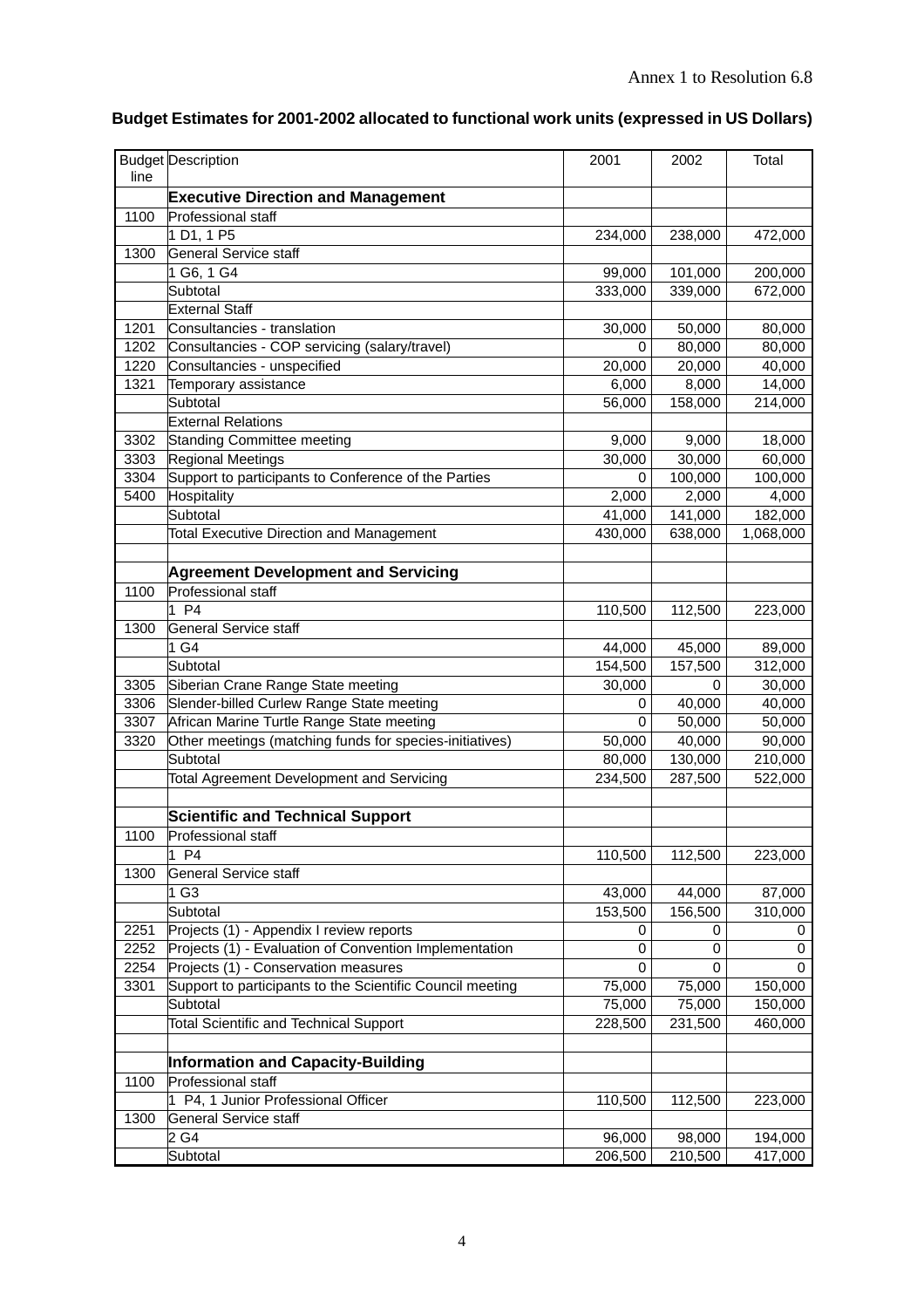| 2253                                           | Projects (1) - Implementation measures                          | 0         | 0         | 0           |
|------------------------------------------------|-----------------------------------------------------------------|-----------|-----------|-------------|
| 2255                                           | Projects (1) - Information Management Plan                      | 0         | 0         | 0           |
| 2256                                           | <b>CMS Web site</b>                                             | 2,500     | 2,500     | 5,000       |
| 5201                                           | Information materials                                           | 16,500    | 23,500    | 40,000      |
| 5202                                           | Other printing (technical series etc.)                          | 10,000    | 10,000    | 20,000      |
|                                                | Subtotal                                                        | 29,000    | 36,000    | 65,000      |
|                                                | Total Information and Capacity-Building                         | 235,500   | 246,500   | 482,000     |
|                                                |                                                                 |           |           |             |
|                                                | Administration, Finance and Project Management                  |           |           |             |
| 1100                                           | Professional staff                                              |           |           |             |
|                                                | 1 P3 (OTL), 1 Junior Professional Officer                       | 0         | $\Omega$  | $\mathbf 0$ |
| 1300                                           | General Service staff                                           |           |           |             |
|                                                | 1 G6(4)                                                         | 55,000    | 56,000    | 111,000     |
|                                                | Subtotal                                                        | 55,000    | 56,000    | 111,000     |
|                                                | Common secretariat costs                                        |           |           |             |
| 1601                                           | Travel: Staff on mission                                        | 75,000    | 75,000    | 150,000     |
| 1602                                           | Travel: Staff to COP                                            | 0         | $\Omega$  |             |
| 3201                                           | Computer training                                               | 2,000     | 2,000     | 4,000       |
| 3202                                           | Language training                                               | 2,000     | 2,000     | 4,000       |
| 4100                                           | Office supplies                                                 | 10,000    | 11,000    | 21,000      |
| 4200                                           | Non-expendable equipment                                        | 18,500    | 18,500    | 37,000      |
| 4300                                           | Premises (2)                                                    | 0         | 0         | 0           |
| 5101                                           | Maintenance of computers                                        | 5,000     | 5,000     | 10,000      |
| 5102                                           | Maintenance of photocopier                                      | 4,000     | 4,000     | 8,000       |
| 5301                                           | Communications (fax, tel., post, courier, etc.)                 | 27,500    | 30,000    | 57,500      |
| 5303                                           | Miscellaneous                                                   | 1,000     | 1,000     | 2,000       |
| 5304                                           | <b>Bank charges</b>                                             | 3,000     | 3,000     | 6,000       |
|                                                | Subtotal                                                        | 148,000   | 151,500   | 299,500     |
|                                                | Total Administration, Finance and Project Management            | 203,000   | 207,500   | 410,500     |
|                                                | <b>Grand subtotal</b>                                           | 1,331,500 | 1,611,000 | 2,942,500   |
| 6000                                           | 13% overhead cost                                               | 173,095   | 209,430   | 382,525     |
|                                                | <b>Grand total</b>                                              | 1,504,595 | 1,820,430 | 3,325,025   |
|                                                | Less withdrawal from Trust Fund reserve to reduce contributions | (50,000)  | (50,000)  | (100,000)   |
| <b>Budget to be shared by the Parties</b>      |                                                                 | 1,454,595 | 1,770,430 | 3,225,025   |
|                                                | Budget for 1998/1999 (for comparison)                           | 1,116,925 | 1,449,895 | 2,566,820   |
| Increase in comparison to 1998/1999 budget     |                                                                 | 337,670   | 320,535   | 658,205     |
| Increase in comparison to 1998/1999 budget (%) |                                                                 | 30.23%    | 22.11%    | 25.64%      |

(1) Funds to be withdrawn from the Trust Fund reserve to cover project implementation.

(2) Paid entirely by the Host Country as long as the Secretariat remains in Germany.

(3) Includes the following budget lines: 2251, 2252, 2253, 2254, 2255

(4) Possibility of funding the post through UNEP (OTL) will be determined in the course of the year 2000.

| <b>Description</b>                                                               | 2001    | 2002    | Total   |
|----------------------------------------------------------------------------------|---------|---------|---------|
| Projects first tranche (1) (3)                                                   | 200.000 | 200.000 | 400,000 |
| Projects covered by German voluntary contribution (equiv. to DEM 100,000) (3)    | 46.900  | 46.900  | 93,800  |
| Projects second tranche (subject to availability of funds in Trust Fund) (1) (3) | 150.000 | 150.000 | 300,000 |
| Total:                                                                           | 396.900 | 396.900 | 793,800 |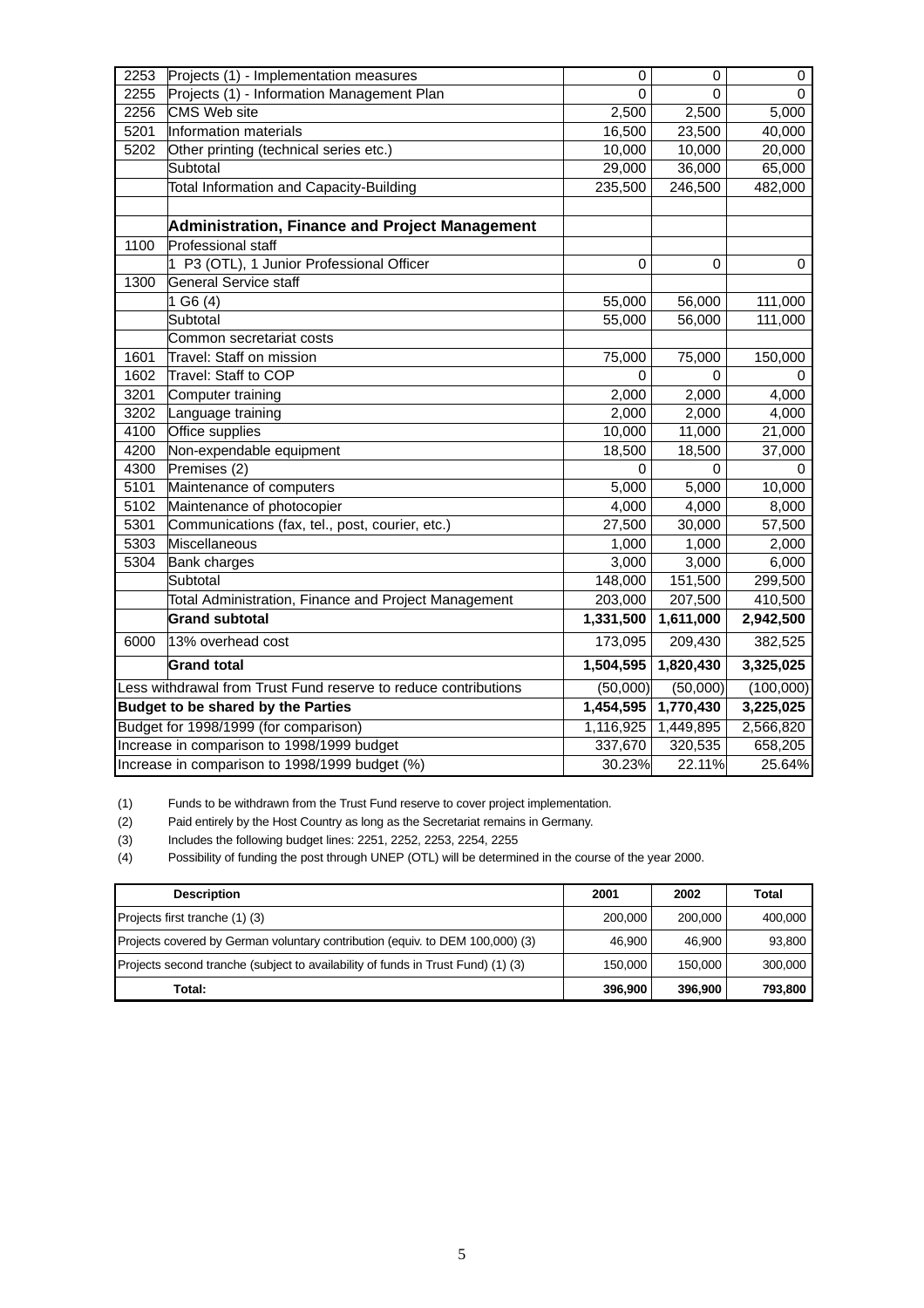|                | Party                            | <b>UN Scale in %</b><br>2000 | 2001<br>Contribution | 2002<br><b>Contribution</b> |
|----------------|----------------------------------|------------------------------|----------------------|-----------------------------|
| $\mathbf 1$    | Argentina                        | 1.103                        | 36,253               | 44,124                      |
| $\overline{c}$ | Australia                        | 1.483                        | 48,742               | 59,326                      |
| 3              | Belgium                          | 1.104                        | 36,286               | 44,164                      |
| 4              | <b>Benin</b>                     | 0.002                        | 66                   | 80                          |
| 5              | <b>Bulgaria</b>                  | 0.011                        | 362                  | 440                         |
| 6              | <b>Burkina Faso</b>              | 0.002                        | 66                   | 80                          |
| 7              | Cameroon                         | 0.013                        | 427                  | 520                         |
| 8              | Chad                             | 0.001                        | 33                   | 40                          |
| 9              | Chile                            | 0.136                        | 4,470                | 5,441                       |
| 10             | <b>Czech Republic</b>            | 0.107                        | 3,517                | 4,280                       |
| 11             | Democratic Republic of the Congo | 0.007                        | 230                  | 280                         |
| 12             | Denmark                          | 0.692                        | 22,744               | 27,683                      |
| 13             | Egypt                            | 0.065                        | 2,136                | 2,600                       |
| 14             | Finland                          | 0.543                        | 17,847               | 21,722                      |
| 15             | France                           | 6.545                        | 215,117              | 261,826                     |
| 16             | Germany                          | 9.857                        | 323,974              | 394,319                     |
| 17             | Ghana                            | 0.007                        | 230                  | 280                         |
| 18             | Greece                           | 0.351                        | 11,536               | 14,041                      |
| 19             | Guinea                           | 0.003                        | 99                   | 120                         |
| 20             | Guinea-Bissau                    | 0.001                        | 33                   | 40                          |
| 21             | Hungary                          | 0.120                        | 3,944                | 4,800                       |
| 22             | India                            | 0.299                        | 9,827                | 11,961                      |
| 23             | Ireland                          | 0.224                        | 7,362                | 8,961                       |
| 24             | Israel                           | 0.350                        | 11,504               | 14,001                      |
| 25             | Italy                            | 5.437                        | 178,700              | 217,501                     |
| 26             | Kenya                            | 0.007                        | 230                  | 280                         |
| 27             | Latvia                           | 0.017                        | 559                  | 680                         |
| 28             | Liechtenstein                    | 0.006                        | 197                  | 240                         |
| 29             | Luxembourg                       | 0.068                        | 2,235                | 2,720                       |
| 30             | Mali                             | 0.002                        | 66                   | 80                          |
| 31             | Mauritania                       | 0.001                        | 33                   | 40                          |
| 32             | Monaco                           | 0.004                        | 131                  | 160                         |
| 33             | Mongolia                         | 0.002                        | 66                   | 80                          |
| 34             | Morocco                          | 0.041                        | 1,348                | 1,640                       |
| 35             | Netherlands                      | 1.632                        | 53,640               | 65,286                      |
| 36             | Niger                            | 0.002                        | 66                   | 80                          |
| 37             | Nigeria                          | 0.032                        | 1,052                | 1,280                       |
| 38             | Norway                           | 0.610                        | 20,049               | 24,402                      |
| 39             | Pakistan                         | 0.059                        | 1,939                | 2,360                       |

## **Scale of Contributions to the Trust Fund (in USD)**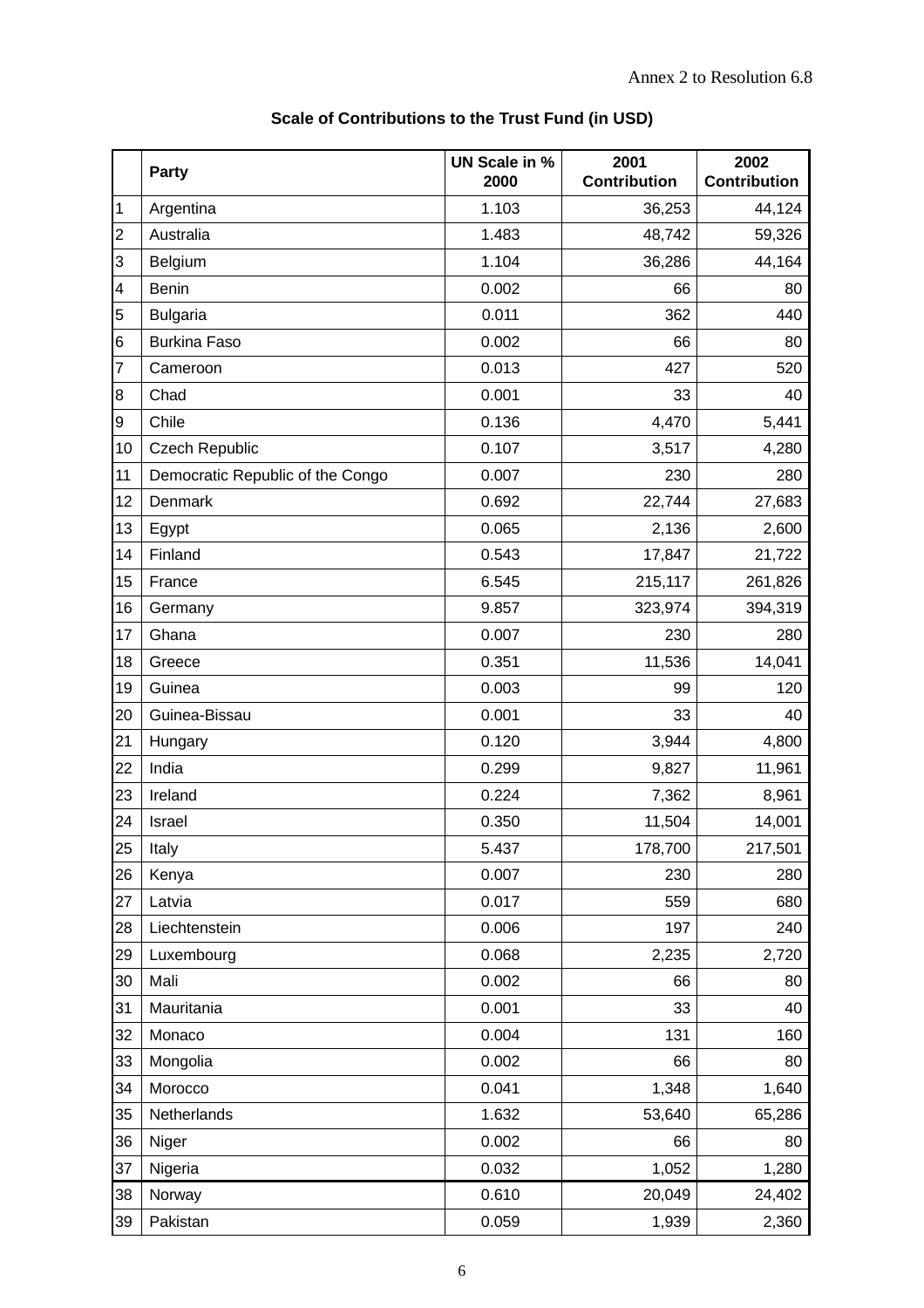|    | Party                       | <b>UN Scale in %</b><br>2000 | 2001<br>Contribution | 2002<br>Contribution |
|----|-----------------------------|------------------------------|----------------------|----------------------|
| 40 | Panama                      | 0.013                        | 427                  | 520                  |
| 41 | Paraguay                    | 0.014                        | 460                  | 560                  |
| 42 | Peru                        | 0.099                        | 3,254                | 3,960                |
| 43 | Philippines                 | 0.081                        | 2,662                | 3,240                |
| 44 | Poland                      | 0.196                        | 6,442                | 7,841                |
| 45 | Portugal                    | 0.431                        | 14,166               | 17,242               |
| 46 | Romania                     | 0.056                        | 1,841                | 2,240                |
| 47 | Saudi Arabia                | 0.562                        | 18,472               | 22,482               |
| 48 | Senegal                     | 0.006                        | 197                  | 240                  |
| 49 | Slovakia                    | 0.035                        | 1,150                | 1,400                |
| 50 | Slovenia                    | 0.061                        | 2,005                | 2,440                |
| 51 | Somalia                     | 0.001                        | 33                   | 40                   |
| 52 | South Africa                | 0.366                        | 12,029               | 14,641               |
| 53 | Spain                       | 2.591                        | 85,160               | 103,650              |
| 54 | Sri Lanka                   | 0.012                        | 394                  | 480                  |
| 55 | Sweden                      | 1.079                        | 35,464               | 43,164               |
| 56 | Switzerland                 | 1.210                        | 39,770               | 48,405               |
| 57 | The FYR of Macedonia        | 0.004                        | 131                  | 160                  |
| 58 | Togo                        | 0.001                        | 33                   | 40                   |
| 59 | Tunisia                     | 0.028                        | 920                  | 1,120                |
| 60 | Ukraine                     | 0.190                        | 6,245                | 7,601                |
| 61 | United Kingdom              | 5.092                        | 167,361              | 203,700              |
| 62 | United Republic of Tanzania | 0.003                        | 99                   | 120                  |
| 63 | Uruguay                     | 0.048                        | 1,578                | 1,920                |
| 64 | Uzbekistan                  | 0.025                        | 822                  | 1,000                |
| 65 | European Community**        |                              | 36,365               | 44,261               |
|    | <b>Total:</b>               | 43.15                        | 1,454,595            | 1,770,430            |

<sup>\*\*</sup> Contribution of the European Community (2.5 percent of administration costs, excluding any project costs)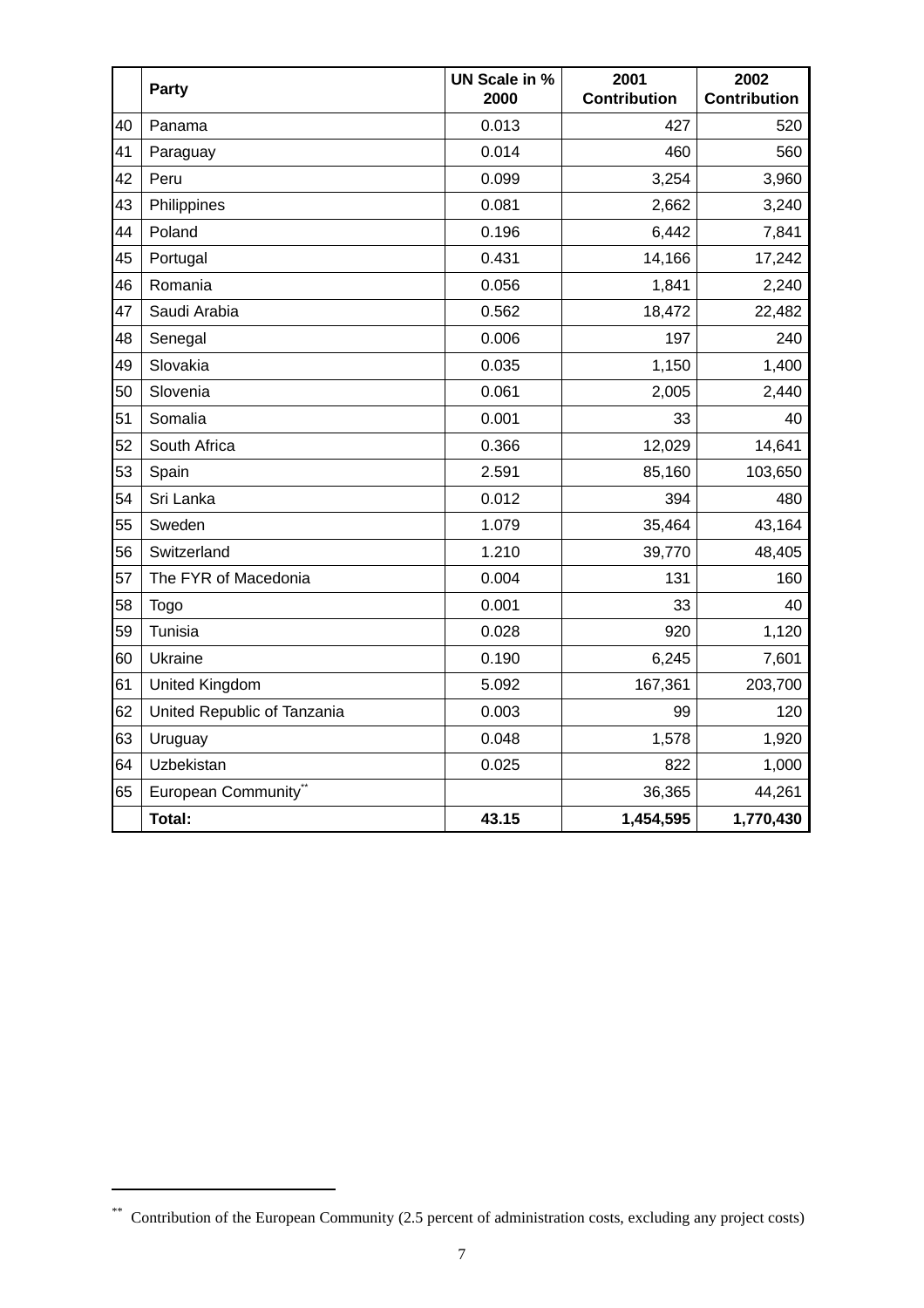#### **Medium Term Plan 2001-2005**

| <b>Budget</b><br>line |                                                                       | Estimated costs in United States dollars |           |           |           |             |
|-----------------------|-----------------------------------------------------------------------|------------------------------------------|-----------|-----------|-----------|-------------|
|                       |                                                                       | 2001                                     | 2002      | 2003      | 2004      | 2005        |
| 1100                  | <b>Professional staff</b>                                             | 565,500                                  | 575,500   | 585,500   | 595,500   | 724,000     |
| 1200                  | Consultants                                                           | 50,000                                   | 150,000   | 60,000    | 62,500    | 165,000     |
| 1300                  | Administrative support                                                | 343,000                                  | 352,000   | 361,000   | 370,000   | 430,000     |
| 1600                  | Travel on official business                                           | 75,000                                   | 75,000    | 78,000    | 80,000    | 115,000     |
| 2200                  | Subcontracts and Subprojects                                          | 2,500                                    | 2,500     | 47,500    | 102,500   | 95,000      |
| 3300                  | <b>Meetings and Training</b>                                          | 196,500                                  | 346,500   | 219,000   | 309,500   | 370,000     |
| 4000                  | Equipment                                                             | 28,500                                   | 29,500    | 31,500    | 32,500    | 33,500      |
| 5100                  | Operation and Maintenance                                             | 9,000                                    | 9,000     | 11,000    | 11,000    | 11,000      |
| 5200                  | Reporting costs and Information<br>material                           | 26,500                                   | 33,500    | 28,000    | 28,500    | 36,000      |
| 5300                  | Sundry (Communications)                                               | 33,000                                   | 35,500    | 38,000    | 40,500    | 43,000      |
| 5400                  | Hospitality                                                           | 2,000                                    | 2,000     | 2,500     | 2,500     | 2,500       |
| 6000                  | <b>UNEP Administrative costs</b>                                      | 173,095                                  | 209,430   | 190,060   | 212,550   | 263,250     |
|                       |                                                                       |                                          |           |           |           |             |
|                       | Less withdrawal from Trust<br>Fund reserve to reduce<br>contributions | (50,000)                                 | (50,000)  | $\Omega$  | 0         | $\Omega$    |
|                       |                                                                       |                                          |           |           |           |             |
|                       |                                                                       |                                          |           |           |           | $\mathbf 0$ |
| <b>Total</b>          |                                                                       | 1,454,595                                | 1,770,430 | 1,652,060 | 1,847,550 | 2,288,250   |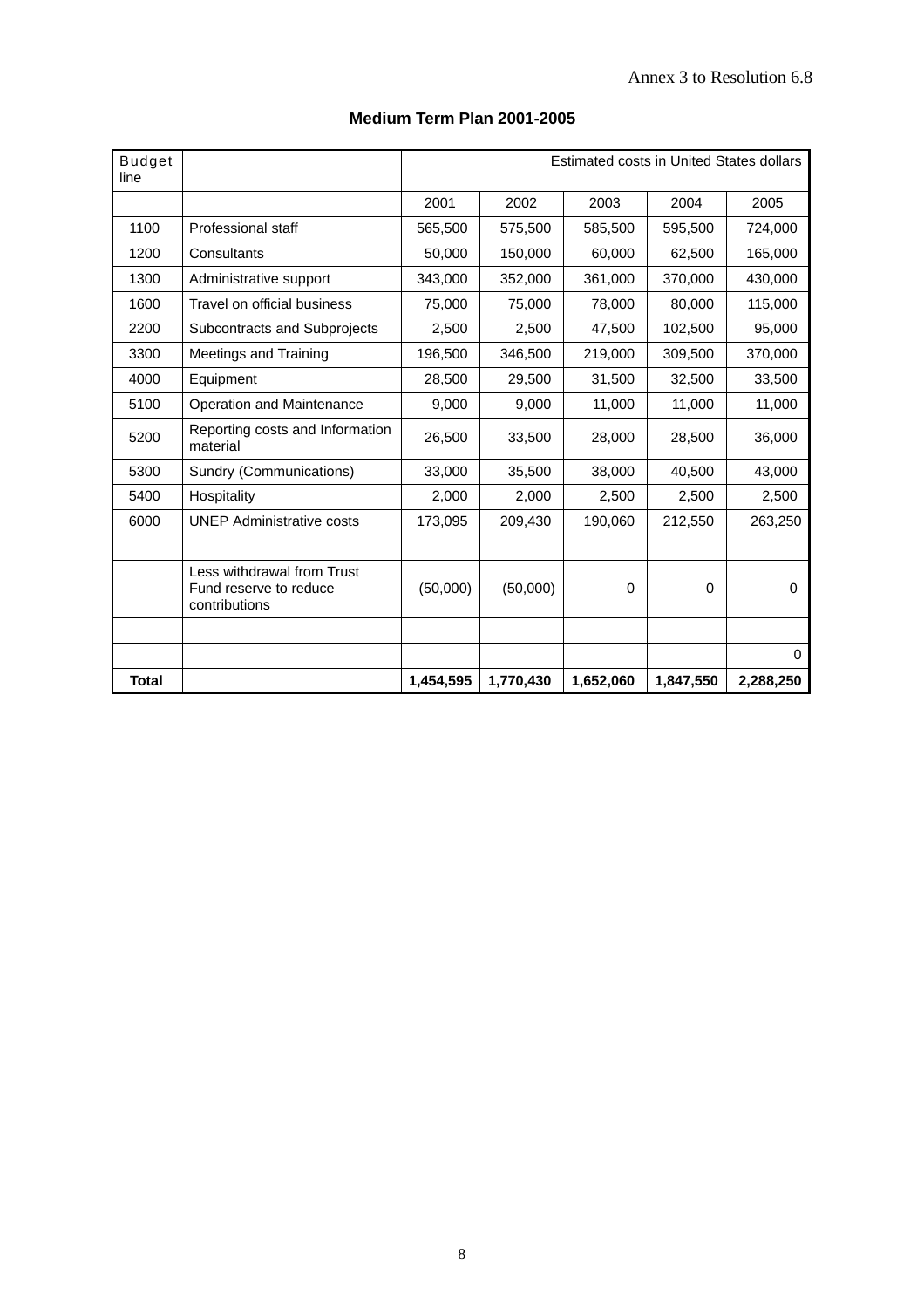#### **TERMS OF REFERENCE FOR THE ADMINISTRATION OF THE TRUST FUND FOR THE CONVENTION ON THE CONSERVATION OF MIGRATORY SPECIES OF WILD ANIMALS**

1. The Trust Fund for the Convention on the Conservation of Migratory Species of Wild Animals (hereinafter referred to as the Trust Fund) shall be continued for a period of three years to provide financial support for the aims of the Convention.

2. The financial period shall be for two calendar years beginning 1 January 2001 and ending 31 December 2002.

3. The Trust Fund shall continue to be administered by the Executive Director of the United Nations Environment Programme (UNEP), subject to the approval of the Governing Council of UNEP and the consent of the Secretary-General of the United Nations.

4. The administration of the Trust Fund shall be governed by the Financial Regulations and Rules of the United Nations, the Staff Regulations and Rules of the United Nations, and other administrative policies or procedures, promulgated by the Secretary-General of the United Nations.

5. In accordance with United Nations rules, UNEP shall deduct from the income of the Trust Fund an administrative charge equal to 13 per cent of the expenditure charged to the Trust Fund in respect of activities financed under the Trust Fund.

6. In the event that the Parties wish the Trust Fund to be extended beyond 31 December 2002, the Executive Director of UNEP shall be so advised in writing immediately after the seventh meeting of the Conference of the Parties. It is understood that such extension of the Trust Fund shall be decided at the discretion of the Secretary-General of the United Nations.

7. The financial resources of the Trust Fund for 2001-2002 shall be derived from :

- (a) The contributions made by the Parties by reference to Annex 2, including contributions from any new Parties;
- (b) Further contributions from Parties and contributions from States not Parties to the Convention, other governmental, intergovernmental and non-governmental organizations and other sources.

8. All contributions to the Trust Fund shall be paid in fully convertible United States dollars. For contributions from States that become Parties after the beginning of the financial period, the initial contribution (from the first day of the third month after deposit of the instrument of ratification, acceptance or accession till the end of the financial period) shall be determined *pro rata* based on the contribution of other States Parties on the same level on the United Nations scale of assessment, as it applies from time to time. However, if the contribution of a new Party determined on this basis would be more than 25 per cent of the budget, the contribution of that Party shall be 25 per cent of the budget for the financial year of joining (or *pro rata* for a part-year). The scale of contributions for all Parties shall then be revised by the Secretariat on 1 January of the next year. Contributions shall be paid in annual instalments. The contributions shall be due on 1 January 2001 and 2002. Contributions shall be paid into the following account: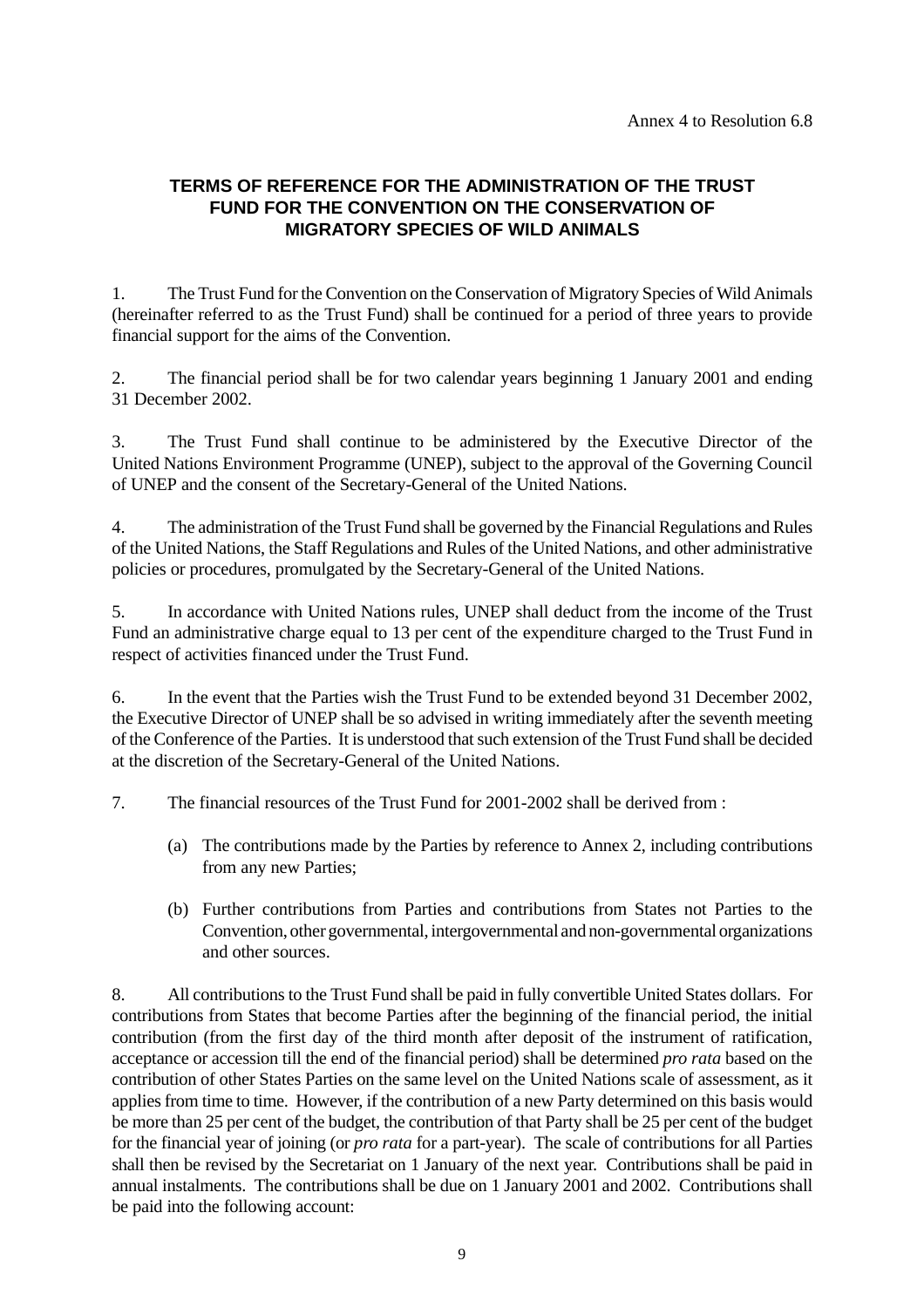Account No. 001-1-507001 Chase Manhattan Bank United Nations Branch New York, N.Y. 10017, USA

9. For the convenience of the Parties, for each of the years of the financial period the Executive Director of UNEP shall as soon as possible notify the Parties to the Convention of their assessed contributions.

10. Contributions received into the Trust Fund that are not immediately required to finance activities shall be invested at the discretion of the United Nations, and any income shall be credited to the Trust Fund.

11. The Trust Fund shall be subject to audit by the United Nations Board of Auditors.

12. The budget estimates covering the income and expenditure for each of the two calendar years constituting the financial period to which they relate, prepared in US dollars, shall be submitted to the ordinary meeting of the Conference of the Parties to the Convention.

13. The estimates of each of the calendar years covered by the financial period shall be divided into sections and objects of expenditures, shall be specified according to budget lines, shall include references to the programmes of work to which they relate, and shall be accompanied by such information as may be required by or on behalf of the contributors, and such further information as the Executive Director of UNEP may deem useful and advisable. In particular estimates shall also be prepared for each programme of work for each of the calendar years, with expenditure itemized for each programme so as to correspond to the sections, objects of expenditure, and budget lines described in the first sentence of this paragraph.

14. In addition to the budget estimates for the financial period described in the preceding paragraphs, the Secretariat of the Convention, in consultation with the Standing Committee and the Executive Director of UNEP, shall prepare a medium-term plan as envisaged in Chapter III of the Legislative and Financial Texts Regarding the United Nations Environment Programme and the Environment Fund. The medium-term plan will cover the years 2001-2005, inclusive, and shall incorporate the budget for the financial period 2003-2005.

15. The proposed budget and medium-term plan, including all the necessary information, shall be dispatched by the Secretariat to all Parties at least ninety days before the date fixed for the opening of the ordinary meeting of the Conference of the Parties.

16. The budget and medium-term plan shall be adopted by unanimous vote of the Parties present and voting at the ordinary meeting.

17. In the event that the Executive Director of UNEP anticipates that there might be a shortfall in resources over the financial period as a whole, the Executive Director shall consult with the Secretariat, who shall seek the advice of the Standing Committee as to its priorities for expenditure.

18. Commitments against the resources of the Trust Fund may be made only if they are covered by the necessary income of the Convention. No commitments shall be made in advance of the receipt of contributions.

19. Upon the request of the Secretariat of the Convention, after seeking the advice of the Standing Committee, the Executive Director of UNEP should, to the extent consistent with the Financial